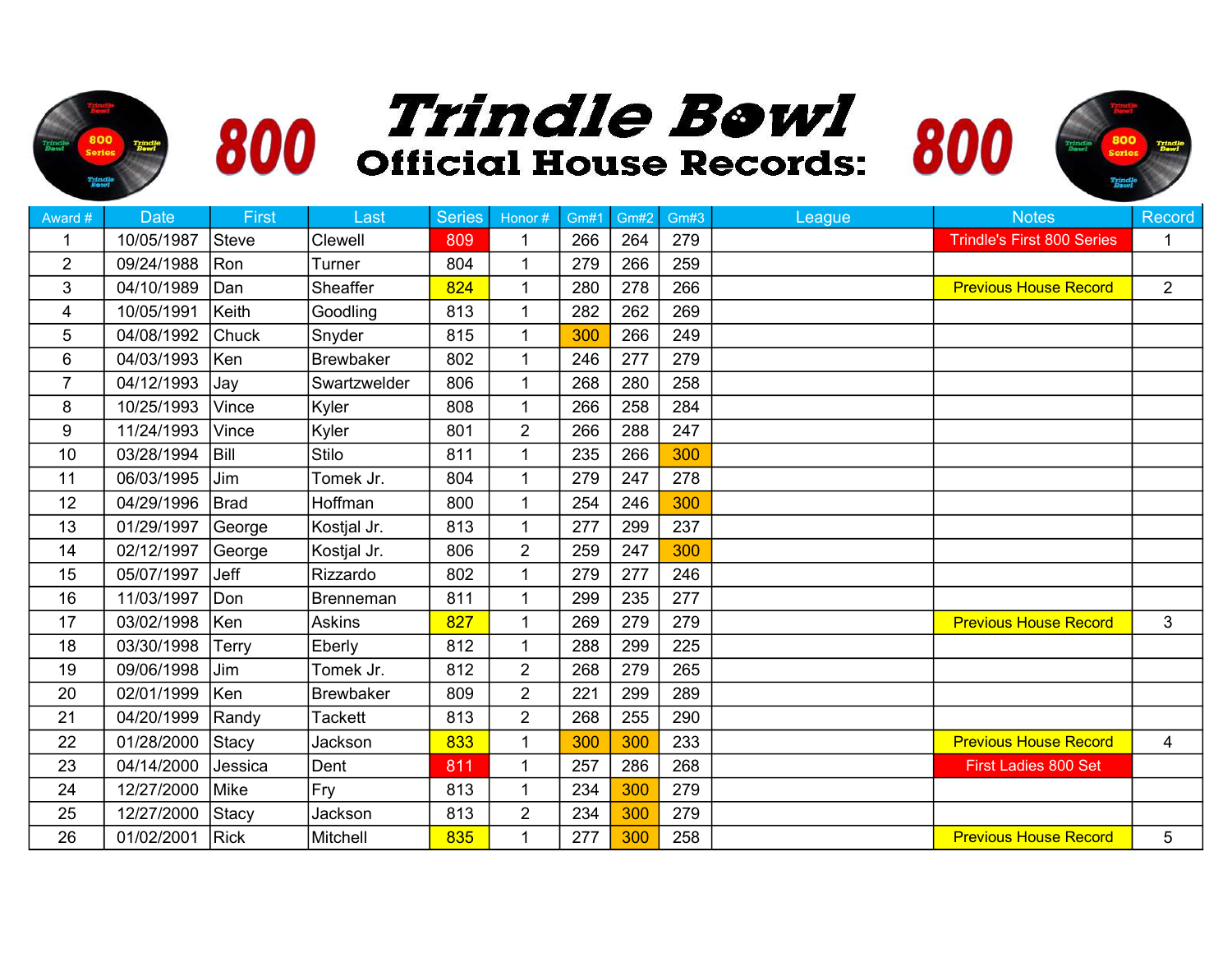



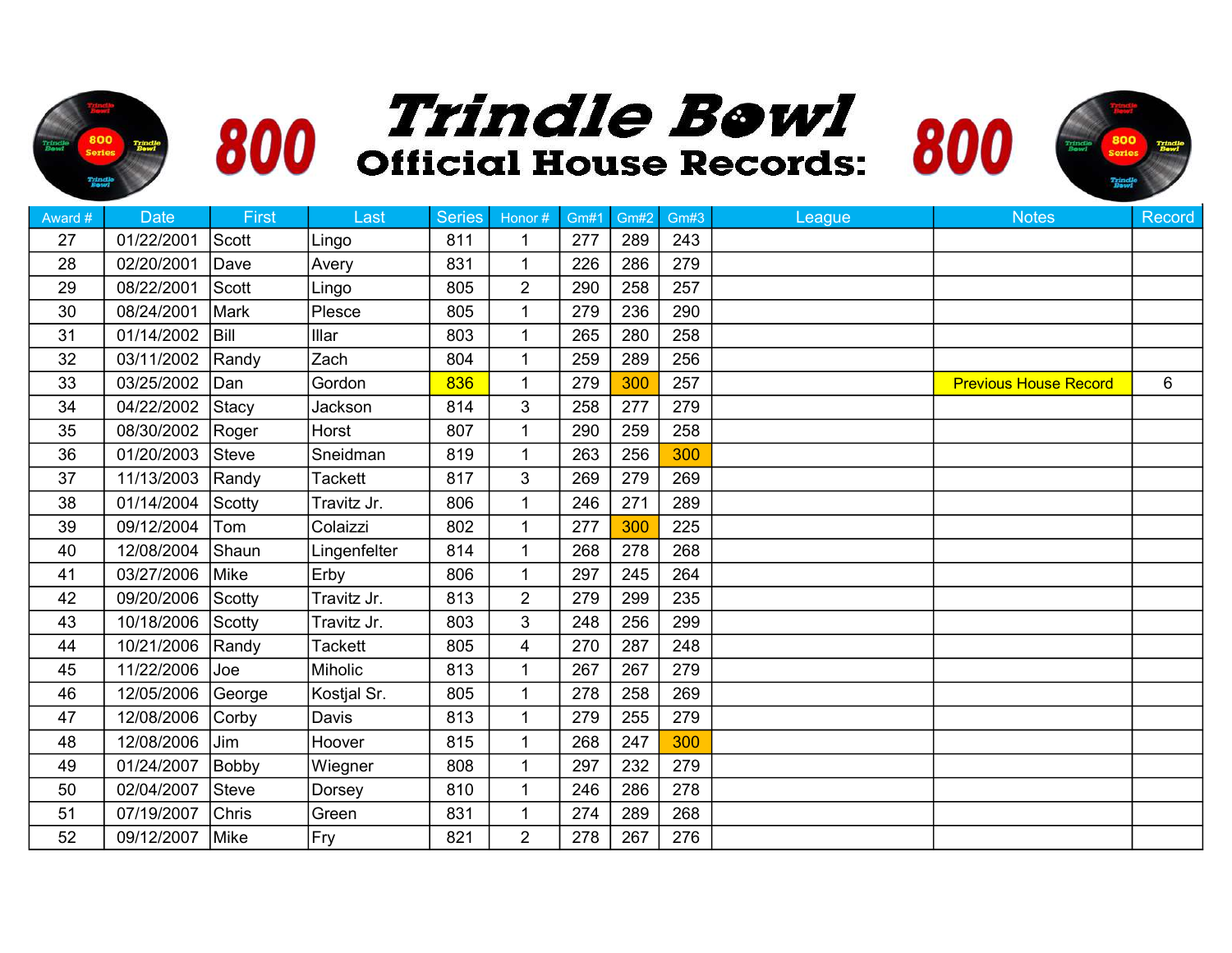



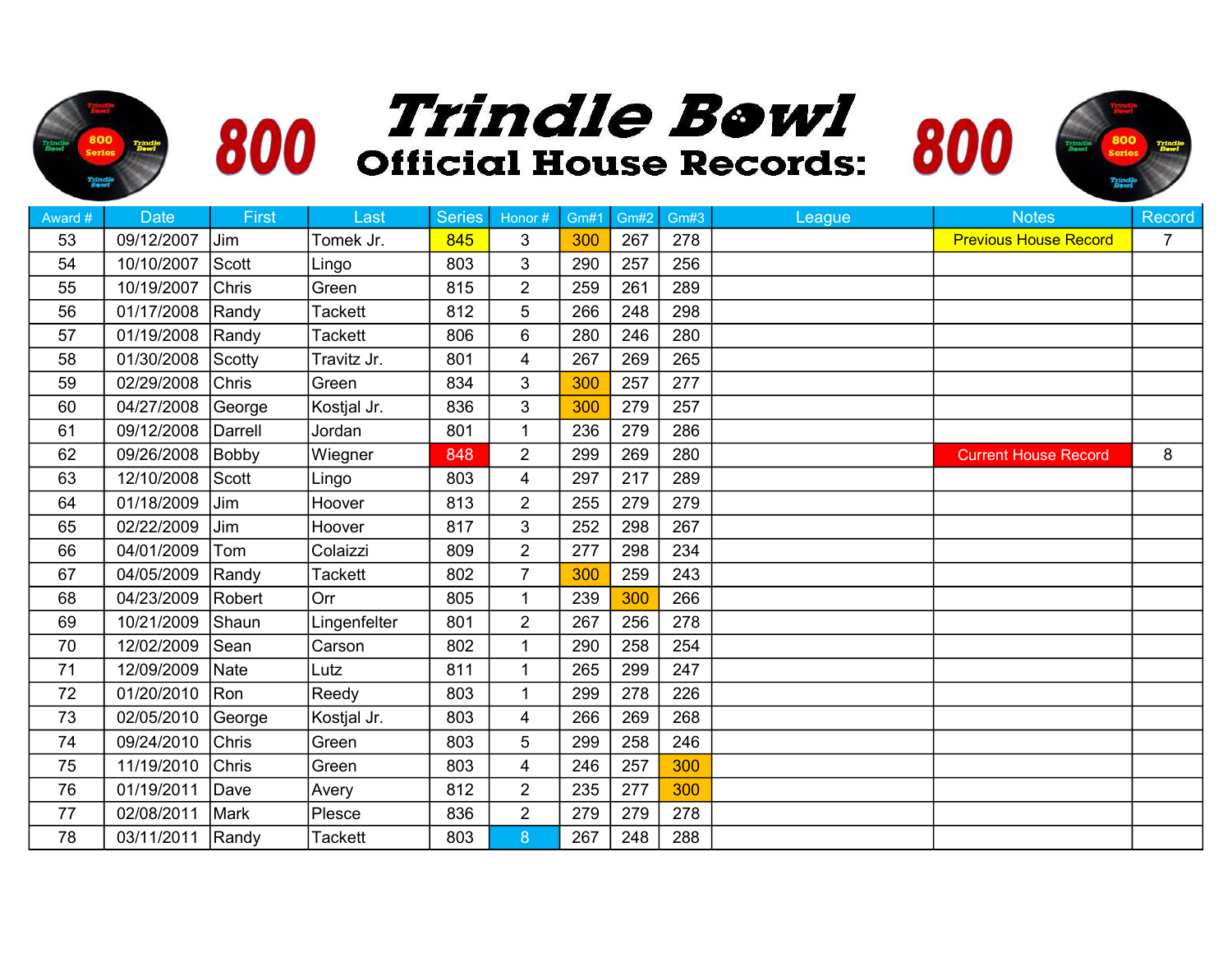



| Award # | <b>Date</b> | First        | Last             | <b>Series</b> | Honor#         | <b>Gm#1</b> | <b>Gm#2</b> | Gm#3 | League                        | <b>Notes</b>        | <b>Record</b> |
|---------|-------------|--------------|------------------|---------------|----------------|-------------|-------------|------|-------------------------------|---------------------|---------------|
| 79      | 03/15/2011  | <b>Jay</b>   | Swartzwelder     | 805           | $\overline{2}$ | 289         | 248         | 268  |                               |                     |               |
| 80      | 09/28/2011  | Taylor       | Frey             | 802           | $\mathbf 1$    | 267         | 236         | 299  |                               |                     |               |
| 81      | 11/04/2011  | Scott        | Lingo            | 811           | 5              | 255         | 279         | 277  |                               |                     |               |
| 82      | 12/11/2011  | Eric         | Coy              | 821           |                | 245         | 288         | 288  |                               |                     |               |
| 83      | 02/03/2012  | Bobby        | Wiegner          | 816           | 3              | 279         | 279         | 258  |                               |                     |               |
| 84      | 02/24/2012  | Rachael      | <b>Tackett</b>   | 818           | 1              | 300         | 239         | 279  |                               |                     |               |
| 85      | 03/04/2012  | Eric         | Coy              | 826           | $\overline{2}$ | 260         | 277         | 289  |                               |                     |               |
| 86      | 11/02/2012  | Duane        | Enterline        | 801           | $\mathbf 1$    | 257         | 265         | 279  |                               |                     |               |
| 87      | 12/12/2012  | Bobby        | Wiegner          | 831           | 4              | 299         | 267         | 265  |                               |                     |               |
| 88      | 01/16/2013  | Bobby        | Wiegner          | 810           | 5              | 289         | 264         | 257  |                               |                     |               |
| 89      | 10/04/2013  | Jim          | Hoover           | 809           | 4              | 278         | 276         | 255  |                               |                     |               |
| 90      | 12/11/2013  | Don          | <b>Brenneman</b> | 817           | $\overline{2}$ | 239         | 278         | 300  |                               |                     |               |
| 91      | 03/21/2014  | Bobby        | Wiegner          | 810           | 6              | 277         | 267         | 266  |                               |                     |               |
| 92      | 03/25/2014  | Norm         | Eby              | 812           | 1              | 300         | 235         | 277  |                               |                     |               |
| 93      | 04/11/2014  | Jim          | Hoover           | 833           | 5              | 276         | 300         | 257  |                               |                     |               |
| 94      | 11/14/2014  | George       | Kostjal, Jr.     | 811           | 5              | 236         | 298         | 277  | Friday Mixed Peterson         |                     |               |
| 95      | 11/20/2014  | Corby        | Davis            | 826           | $\overline{2}$ | 258         | 268         | 300  | Thurs Guys & Dolls            |                     |               |
| 96      | 12/02/2015  | Nate         | Lutz             | 805           | $\mathbf{1}$   | 247         | 300         | 258  | Suburban Postal               |                     |               |
| 97      | 07/28/2016  | Hunter       | Chornak          | 823           | 1              | 275         | 290         | 258  | HS Double League              | <b>Youth Bowler</b> |               |
| 98      | 03/21/2017  | Jay          | Swartzwelder     | 806           | 3              | 269         | 259         | 278  | WS Firemans League            |                     |               |
| 99      | 03/26/2017  | Jacob        | <b>Hawkins</b>   | 825           | 1              | 257         | 268         | 300  | Progressive Quads             |                     |               |
| 100     | 03/28/2017  | Jay          | Swartzwelder     | 835           | 4              | 279         | 257         | 299  | <b>WS Firemans League</b>     |                     |               |
| 101     | 06/20/2017  | Tommy        | <b>Gollick</b>   | 804           | $\mathbf 1$    | 247         | 257         | 300  | <b>Tues Scratch Singles</b>   |                     |               |
| 102     | 08/12/2017  | <b>Brock</b> | Hamer            | 812           | 1              | 287         | 280         | 245  | <b>Tues Summer Cassuals</b>   |                     |               |
| 103     | 01/25/2018  | Shawn        | Nailor           | 803           |                | 258         | 289         | 256  | <b>Thurs Cumberland Mixed</b> |                     |               |
| 104     | 07/17/2018  | <b>Jav</b>   | Swartzwelder     | 816           | 5              | 216         | 300         | 300  | Tues Summer Cassuals          |                     |               |